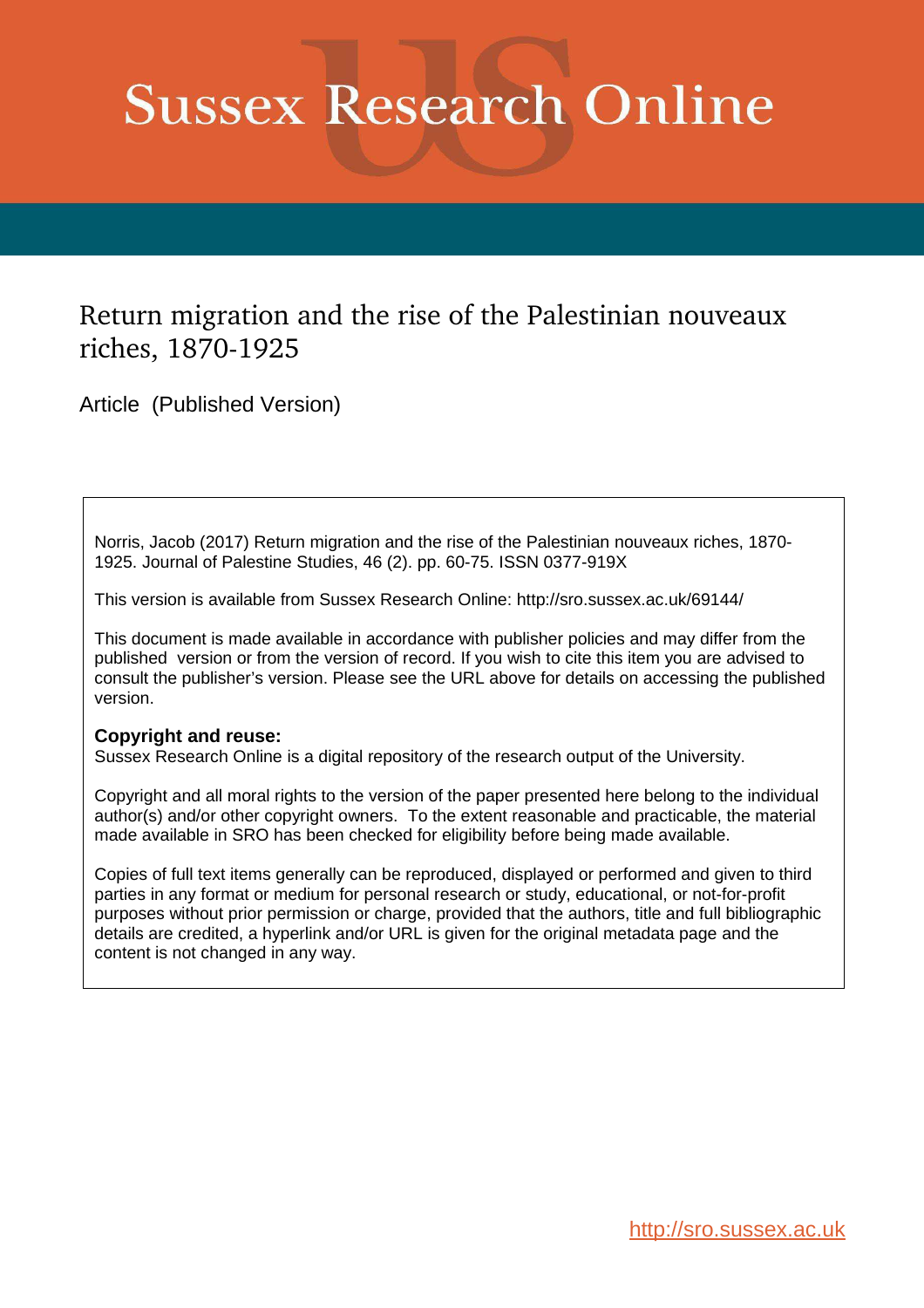## Return Migration and the Rise of the Palestinian Nouveaux Riches, 1870-

#### JACOB NORRIS

This article examines the figure of the returning émigré in late Ottoman and early Mandate Palestine. The wave of Palestinians who emigrated in the pre–World War I period did not, for the most part, intend to settle abroad permanently. Hailing largely from small towns and villages in the Palestinian hilly interior, they moved in and out of the Middle East with great regularity and tended to reinvest their money and social capital in their place of origin. The article argues that these emigrants constituted a previously undocumented segment of Palestinian society, the nouveaux riches who challenged the older elites from larger towns and cities in both social and economic terms. The discussion focuses in particular on their creation of new forms of bourgeois culture and the disruptive impact this had on gender and family relations, complicating the assumption that middle-class modernity in Palestine was largely effected by external actors.

THERE IS A PASSAGE in the childhood memoir of Jabra Ibrahim Jabra where he recounts a visit to his friend George's house. The two boys were around eight years old at the time, both residents of Bethlehem. Jabra recalls how George was beset with excitement on that particular visit. "Where have you been?" George asks, telling Jabra that he had looked for him everywhere. Jabra describes the scene upon entering his friend's house as follows:

I saw a young man wearing a hat and a suit of a strange cut. He said he had returned from Chile to see his family after a long absence. His name was Miquel, and he was Uncle Khalil's brother-inlaw. This young man was extremely nice to us and began to tell us about his life in Santiago, mixing his Arabic with Spanish words so that we could hardly understand him.<sup>1</sup>

Jabra, who would go on to become one of the most celebrated novelists in the Arabic-speaking world, lived through a childhood of struggle and poverty in 1920s Bethlehem. His encounter with Miquel is steeped in awe, the kind that might be felt by a boy whose horizons, until that point, had been confined to the small town of his birth. As Jabra describes how Miquel could bend an iron bar with his bare hands, "his muscles bulging like smooth rock," the young émigré is invested with almost superhuman powers."<sup>2</sup> He represents a new presence in Palestinian society: a decidedly

Journal of Palestine Studies Vol. XLVI, No. 2 (Winter 2017), p. 60, ISSN: 0377-919X; electronic ISSN: 1533-8614. © 2017 by the Institute for Palestine Studies. All rights reserved. Please direct all requests for permission to photocopy or reproduce article content through the University of California Press's Reprints and Permissions web page, http://www.ucpress.edu/journals.php?p=reprints. DOI: https://doi.org/10.1525/jps.2017.46.2.60.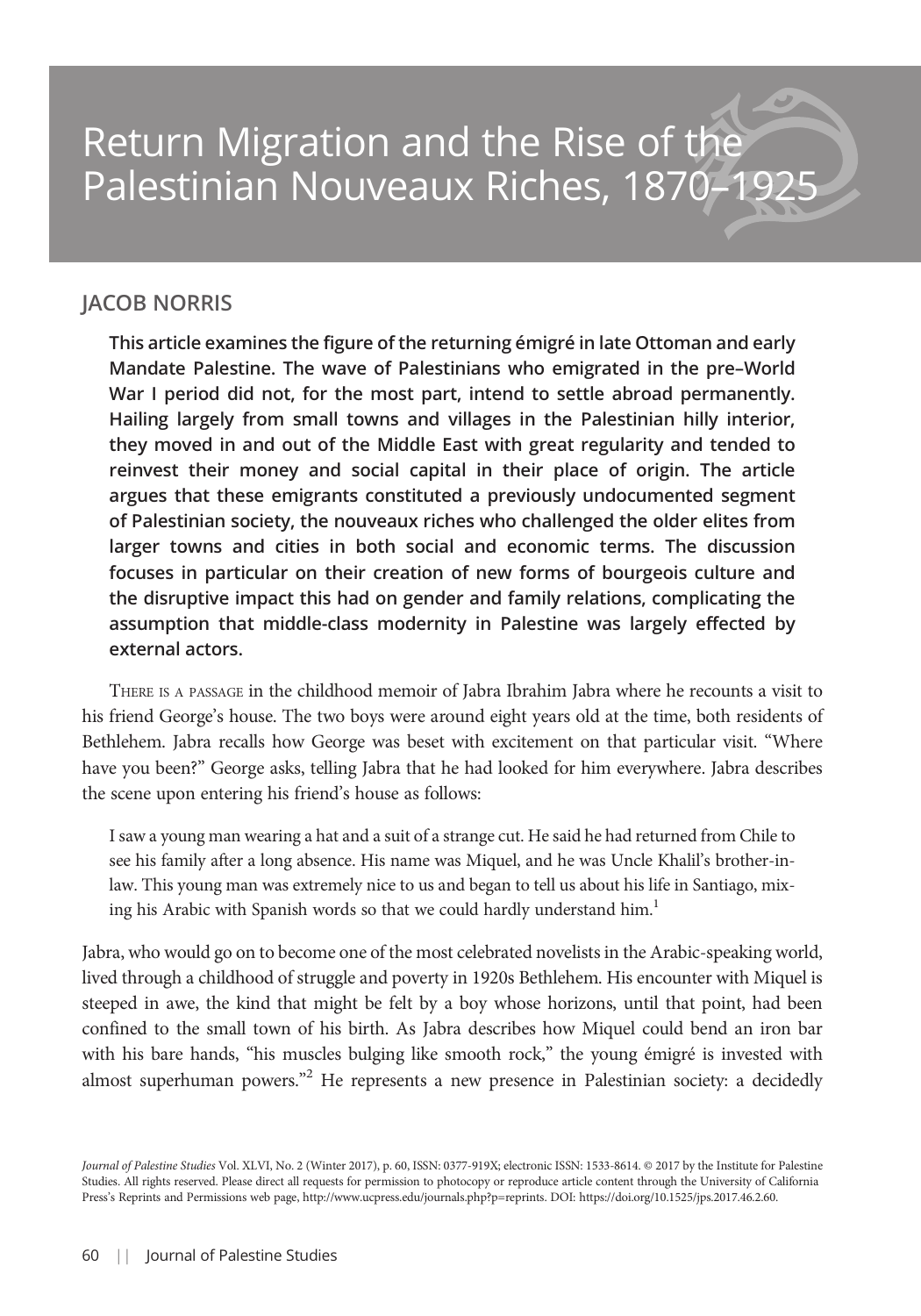masculine figure who has returned to his hometown after making a success of himself in some farflung corner of the world.

Bringing the Palestinian émigré into the spotlight, this article charts some of the new social relations that began to emerge in late Ottoman and early Mandate Palestine as a result of migratory patterns during that era. Between the 1870s and World War I, hundreds of thousands of women and men from Greater Syria are estimated to have migrated overseas in search of new opportunities.<sup>3</sup> Primarily directed toward the Americas, these emigrants included tens of thousands of Palestinians.<sup>4</sup> Despite a wealth of new historical scholarship on the experiences of Palestinians in this diaspora, the effects of those migrations on Palestine itself have received surprisingly little attention. Most pre-World War I emigrants never intended to settle permanently outside Palestine, and they moved in and out of the Ottoman Empire in continuous fashion, making figures like Miquel an increasingly common sight in towns all over Palestine by the early twentieth century. They carried with them a range of influences that exerted a lasting impact on Palestinian society.

#### The Rise of the Small-Town Emigré in Palestine

This article looks at a distinct set of social effects by these migrations, charting what is termed here the rise of the Palestinian nouveaux riches. The term nouveau riche, which gained currency in Europe and North America in the nineteenth century, has become closely associated with Thorstein Veblen's descriptions of "conspicuous consumption" in the wake of the second Industrial Revolution.<sup>5</sup> Marxist sociologists have understandably deconstructed the term as a marker of liberal capitalism's need to police class boundaries in times of rapid wealth accumulation.<sup>6</sup> But it is used here in a more historically contingent, and less theoretical, sense as a means of combatting the vagueness that often plagues descriptions of Palestinian elites. Nouveau riche, as well as its often-cited equivalent, parvenu, are classifications that only exist in relation to the idea of the *anciens riches*. The particular value of nouveau riche in the context of this paper is its ability to capture the sense of distaste, as well as threat, felt by longer established elites.

In her study of female social climbers in turn-of-the-century America, Stephanie Foote makes an astute distinction between parvenu and nouveau riche. The former, she argues, is a figure that elicits sympathy and empathy among audiences. Nouveau riche, by contrast, provokes no such sympathy: "They aren't victims but marauders. They haven't been unjustly excluded or misunderstood. They don't want to fit into a beautiful desirable world of taste and style, they want to make the world over as mere gaudy imitation."<sup>7</sup> As will become apparent, returning émigrés in small-town Palestine challenged the old elites of the larger cities with brashness and confidence, rendering nouveau riche a useful descriptor. Above all, the term highlights the considerable socioeconomic mobility that existed in some sectors of Arab Palestinian society by the end of Ottoman rule. After visiting some of the new homes built by Bethlehem's returning émigrés in 1913, a correspondent from the newspaper Filastin remarked, "the likes of [these mansions] are rarely found in our biggest cities, such as Jerusalem and Jaffa, and it wouldn't be an overstatement to say Beirut."<sup>8</sup>

Key to challenging the notion of homogenous Palestinian elites is the type of urban environment under consideration. In contrast to the bulk of historical studies, this article brings the small town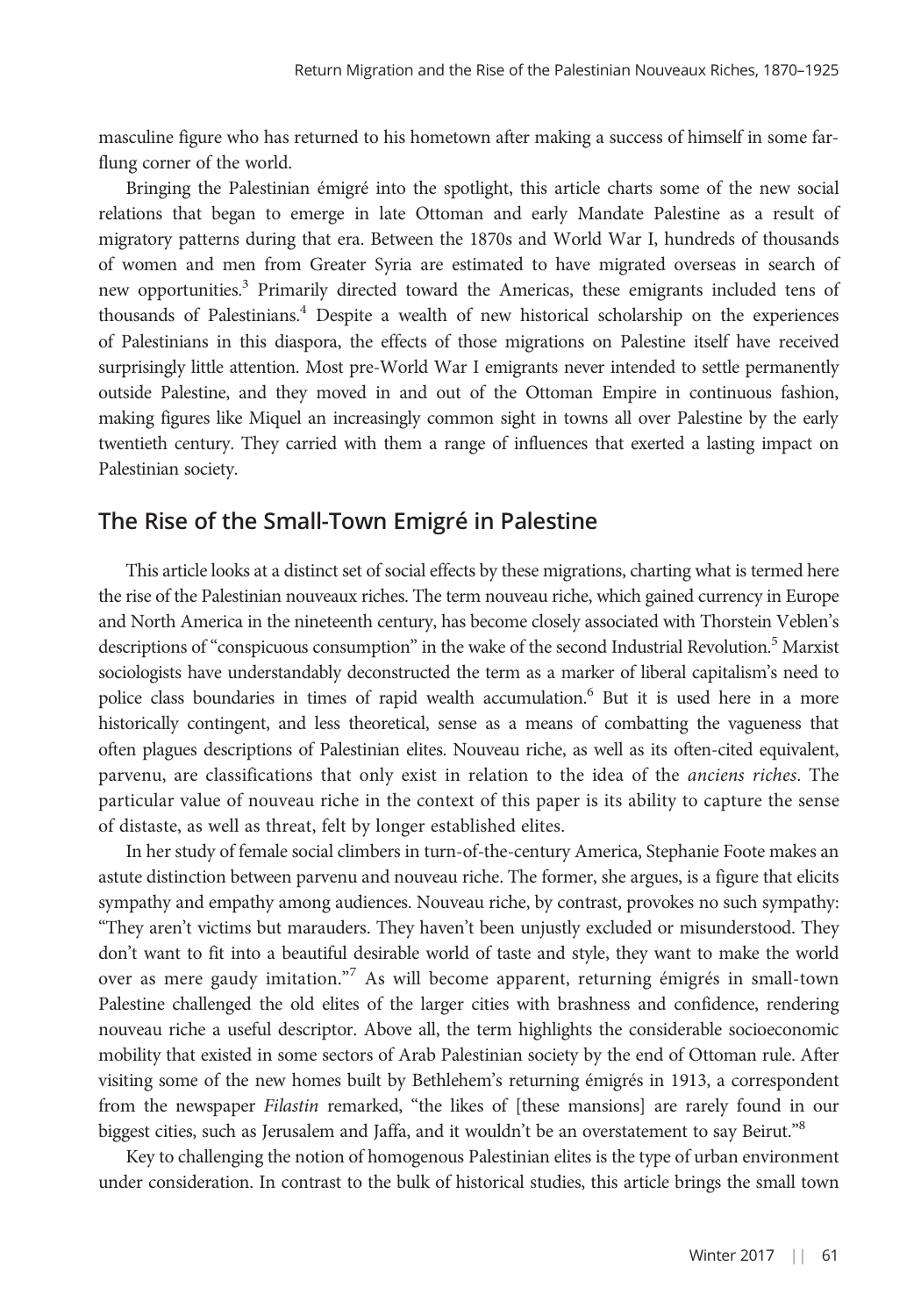into the limelight. Loosely defined here as settlements with populations of between 5,000 and 15,000 at the start of the Mandate period, small towns provided the bulk of Palestinian overseas migration in the nineteenth and early twentieth centuries. Partly because of their lack of access to the spoils of Ottoman modernization and Palestine's incorporation into the world economy, it was merchants from small market towns in the hilly interior who struck out abroad from the 1870s onward.<sup>9</sup> This article focuses on one of those towns, Bethlehem, but a number of others can be placed in the same framework: Bayt Jala, al-Bireh, Ramallah, Taybeh, and Ramla all experienced similar patterns of migration, not to mention dozens of small towns further north, like Zahle and Bsharri in the mountainous Lebanese interior. Certain key features distinguished these towns. In most, although not all, cases, their populations were predominantly Christian, allowing an easier passage to the New World thanks to language (usually acquired in European missionary schools), credit networks, and the religious prestige afforded Christians from the "Holy Land."<sup>10</sup> Despite enjoying such advantages, migrants from these small towns had not previously constituted part of "notable society"—that somewhat woolly term used to characterize the urban elites who had benefited from Ottoman reforms to become powerful landed gentry in the second half of the nineteenth century.<sup>11</sup> Consequently, when they came back to their small towns and villages of birth with considerable capital, they constituted the nouveaux riches that could now challenge the urban elites, or  $a'$ yan, of Jerusalem and Jaffa. While many of the returning émigrés were Christian, the central social dynamic examined here is not sectarian. As Saleh Abdel Jawad's study of Muslim émigrés returning to al-Bireh in the same period demonstrates, the most salient trend was that of "new" money versus "old."<sup>12</sup>

Within this overarching narrative, the present study uncovers a series of subplots that bring wider changes in Palestinian society more sharply into focus. Most notably, a dramatic series of shifts in gender dynamics can be detected among Palestine's returning migrants. Experiences of dislocation and relocation, of widened horizons and rapid wealth accumulation, all point to a process of accelerated social change, whereby in a brave new world of movement and mobility, social rules, and constraints were cast aside or relaxed. The initial effect of migration was in fact to produce greater gender division. The predominance of men among the pioneer emigrant merchants meant that a new spatial separation emerged between a male world of work (carried out abroad) and a female world of domesticity in small towns and in villages where the workforce had previously been decidedly mixed. Jabra's recollection of Miquel, the émigré from Chile, provides a stereotypical rendering of the masculine associations of migration: a physically strong young man with "bulging muscles." Indeed this seems to have become a common trope among descriptions of Palestinian émigrés. The legendary wrestler, Abdel-Rahman al-Jizawi, who rose to prominence in Chile in the 1920s, for example, was well-known in Palestine for being able to bend metal bars with his bare hands.<sup>13</sup>

As with other global trends in bourgeois culture, $14$  Palestinian migration paradoxically created conditions conducive to challenging notions of female domesticity. By the turn of the twentieth century, the first practically all-male generation of migrants had given way to a second generation that included much larger numbers of women, as well as entire families. By the 1910s, women in towns like Bethlehem were transgressing gender boundaries in ways that threatened not only the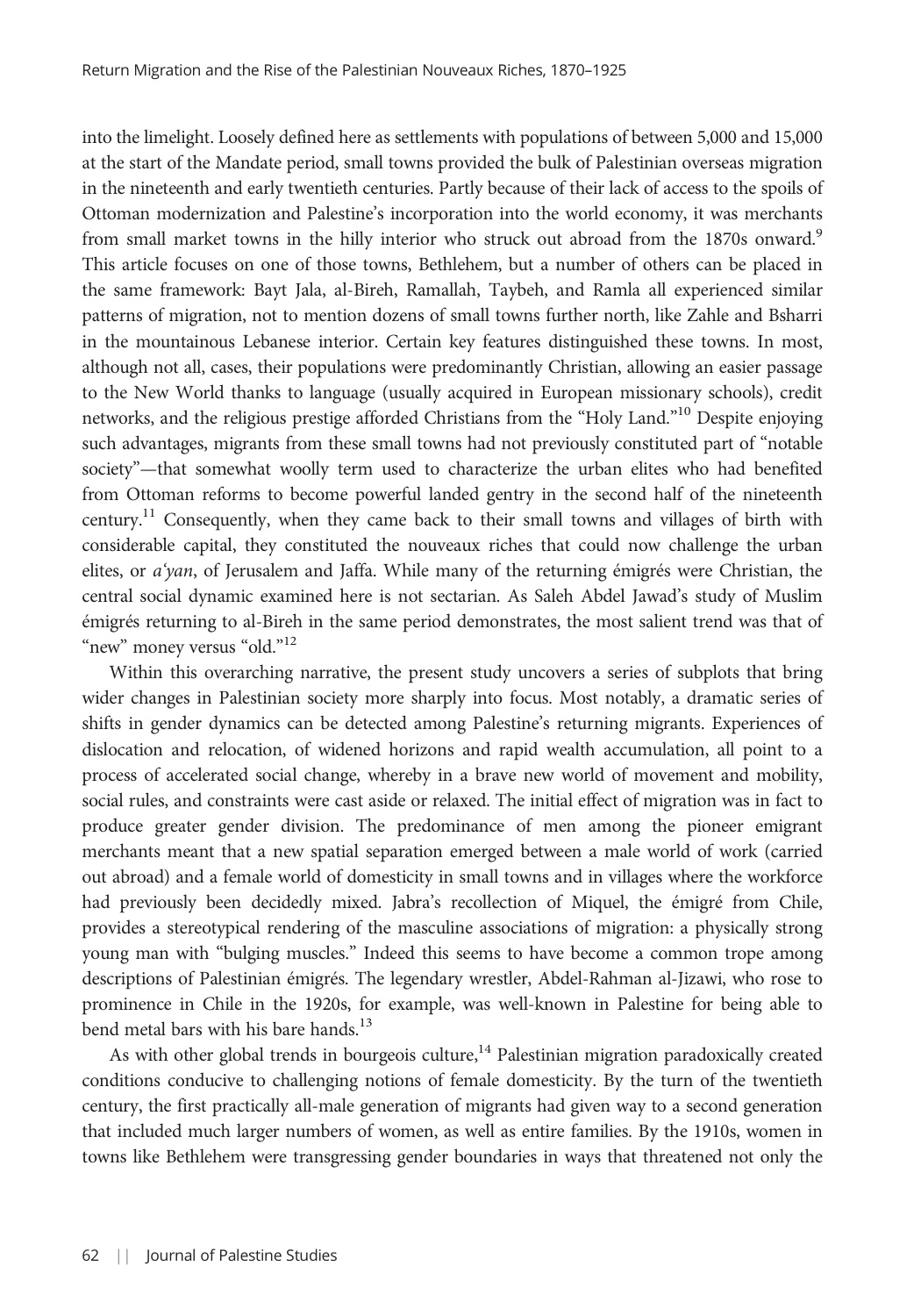recently created ideal of urban feminine domesticity, but also much longer standing assumptions of patriarchal authority. Just as Akram Khater has shown in regard to the important role played by returning migrants in unsettling gender roles in Lebanon, so too must we start to build these émigrés into our understanding of social change in Palestine.<sup>15</sup>

These shifting dynamics of migration, class, and gender are traced here through a case study of Bethlehem, one of the towns most heavily affected by migration in pre-1948 Palestine.<sup>16</sup> In particular, the article employs sources relating to two relatively obscure individuals from that town. In the first case, the unpublished memoir of Ibrahim Dabdoub is discussed as an example of the early generation of male emigrants, and is contextualized by visual and material sources. In the second instance, the article turns its attention to Katrina Sa'ade, a woman born in 1900 who, by the time she was seventeen, had lived in Palestine, the Russian Empire, Mexico, and the United States. These two characters were by no means the wealthiest or the best known of Bethlehem's migrants. Rather they are chosen as "ordinary" representatives of Palestine's small-town nouveaux riches—a class of people whose social horizons changed dramatically in the space of a few short years.

#### First Wave: Itinerant, Mostly Male, Merchants

From Argentina to Australia, Bethlehem's migrants are remembered as the pioneers of the wider Syrian Arab diaspora, or *mahjar*. Their ability to play this role emanated from the town's longer history as a globally connected center of pilgrimage and trade. If silk was the product that catalyzed migration from Mount Lebanon in the nineteenth century, in Palestine it was religious souvenirs that were made in Bethlehem. By the late 1600s, a distinctive style of artisanship had emerged in Bethlehem that produced a range of devotional objects (rosaries, crosses, models of shrines) made of mother-of-pearl for sale to pilgrims or collectors in Europe. The production and circulation of these items has been covered elsewhere, $17$  but the key factor here is the expansion of their markets that occurred in the middle of the nineteenth century, as Bethlehem merchants began selling the items abroad rather than through the locally based Franciscan community.

The unpublished memoir of Ibrahim Yuhanna Dabdoub, written in coarse, colloquial Arabic, provides a valuable window onto this first generation of all-male itinerant merchants. Born in 1853, Ibrahim had a modest upbringing and both his parents, who were illiterate, died when he was aged just fifteen. Left to care for his two younger siblings, he scraped a living in various menial jobs, forming a tight-knit male unit with his brothers that would later become an important feature of their ventures abroad. By the late 1870s young men all around them were setting off to sell Bethlehem's distinctive devotional objects. Ibrahim was well-placed to emulate these young merchants, having trained at one of the mother-of-pearl workshops as a young boy in the late 1860s.

For Ibrahim and his brother Anton, the story began in 1880 with a visit to France. The memoir describes this first trip as a difficult experience. Setting off in search of their brother Yaqub, who had left two years earlier, Ibrahim and Anton had no knowledge of French and initially struggled to sell any of the religious souvenirs they had taken with them. "We were at the point of tears," writes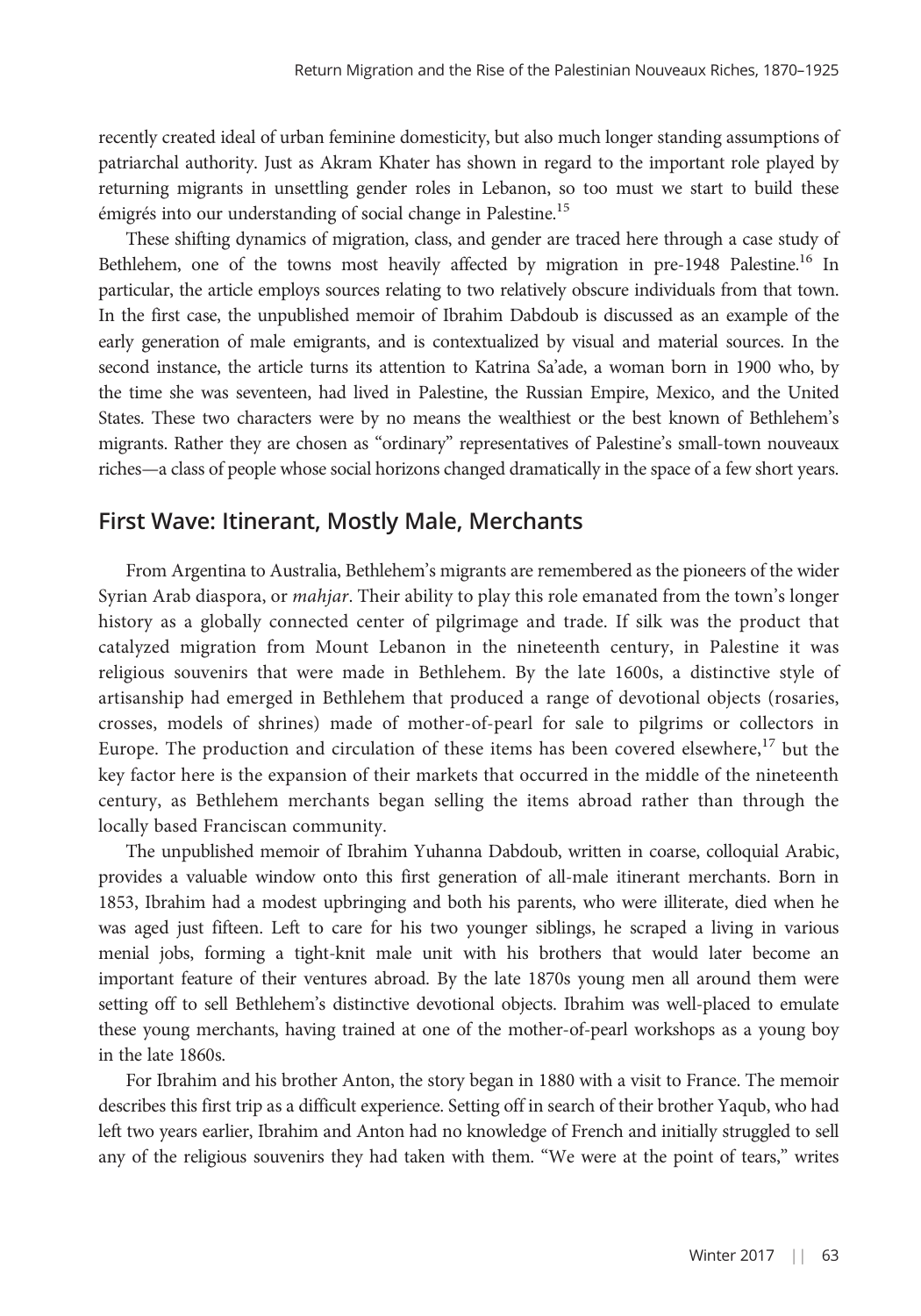Ibrahim, "asking God to make things easier for us."<sup>18</sup> They appear almost as roaming vagabonds in these early vignettes. Trying to locate their brother, they journeyed north to London where they were arrested for selling goods without a permit, spending several hours in a police cell. They then moved on to Belgium to "smell the air" (conveying a sense of leisurely wandering), eventually catching up with Yaqub in the then-German province of Alsace-Lorraine. Feeling sorry for them upon hearing of their ordeal, Yaqub gave his brothers forty "French lira" (presumably francs) for the journey home.<sup>19</sup>

This first trip had not been a great success, but the brothers persevered. They opened a small shop in Bethlehem, selling religious souvenirs made by local craftsmen and taking turns to travel abroad in search of new markets. From this point on, a sense of perpetual motion pervades the memoir as Ibrahim recounts one business trip after another. By 1882, his brother Yaqub was among the first groups of Bethlehemites to travel to the Philippines, while other cousins from the Dabdoub family moved westward to Central and North America.

In all these journeys, women remain remarkably invisible. Scholars of Middle Eastern migrations in this period have been careful to point out women's widespread participation in the creation of the wider Syrian *mahjar*. Estimates show that around a third of migrants leaving bilad al-sham (Greater Syria) at the close of the nineteenth century were women, and scholars like Alixa Naff and Sarah Gualtieri have long since demonstrated their key role in the migrant economy as peddlers and shopkeepers in their own right, and not simply as spouses accompanying their husbands.<sup>20</sup> As stated earlier however, the very first wave of Bethlehem migrants reveals an overwhelmingly masculine domain. No cases have so far been found of women from Bethlehem traveling outside the Ottoman Empire prior to 1890. The highly gendered nature of these migrations is reinforced and reproduced in written sources, from memoirs to church parish records, all of which use patrilineal descent as a means of tracing a family's history.

Ibrahim's memoir is an exemplary case. It is only through brief descriptions of marriages, related in terms of their financial value without any mention even of the bride's name, that we glimpse a female presence. Ibrahim and his two brothers all married during that first and most intensive period of overseas travel: Ibrahim in 1878 (aged twenty-five), Yaqub in 1881 (aged twenty-six), and Anton in 1885 (aged twenty-six). All three had begun to build their business credentials by the time they married, meaning that they were able to marry into other successful Bethlehem merchant families. But the brothers' business trips continued unabated after these weddings, with no mention of wives ever accompanying the men. Typically, one of the brothers would remain in Bethlehem to tend the shop while the other two journeyed overseas, rotating the roles with each trip. Tellingly, the brother remaining in Bethlehem is described as "staying at home with his family" (dall fi-l-bilad ma' 'iltu).<sup>21</sup> As Ibrahim and his brothers gradually increased their earnings, they separated into smaller, nuclear family units. The overall impression is one of women increasingly confined to the role of housewives, something mirrored in Susynne McElrone's observations of the male-dominated mobility of Hebronite merchants who traded in Egypt and Jordan in the same period.<sup>22</sup> In Bethlehem, new sartorial rituals developed in response to the gendered migration of the late nineteenth century with women removing the decorative coins on their distinctive headdresses, the *shatweh*, until their absent husbands returned.<sup>23</sup>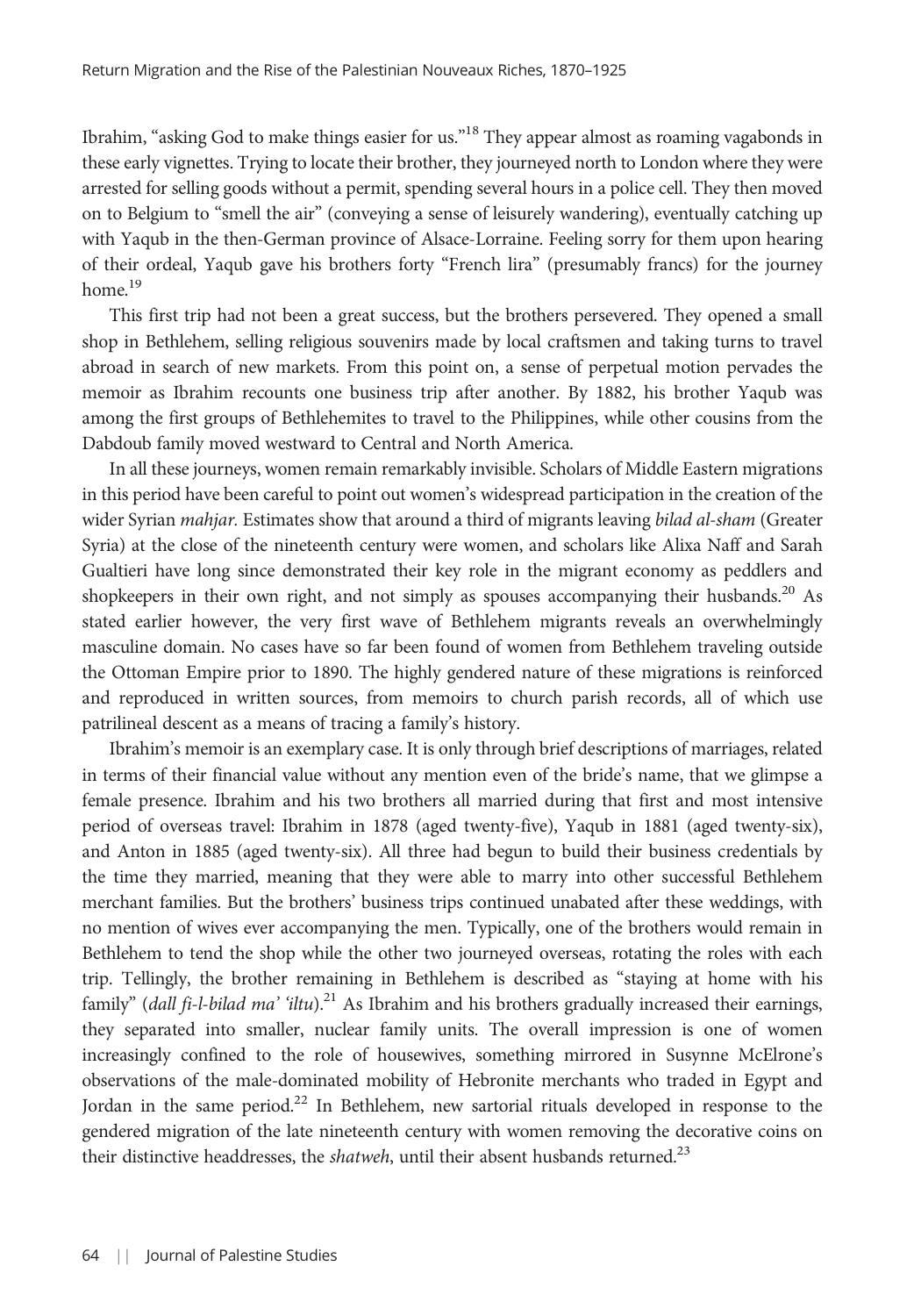This new spatial separation between work and home was particularly noticeable in a small town like Bethlehem where the economy had long straddled the urban-rural boundary. Prior to the late nineteenth century, families supplemented income from trade by keeping livestock and cultivating small plots of land, rendering redundant divisions between home and work as women participated fully in the family workforce.<sup>24</sup> As Ibrahim Dabdoub relates in his memoir, his own parents grew wheat and kept livestock, including camels, although the patriarchal nature of the account reifies his father's role as a "merchant" (tajir) who traded in any surplus they produced. That notwithstanding, he also describes his mother as an active member of the family labor force, relating how "she would plough the land, grind the muna [dried legumes or grain] by hand and bring us firewood from the thicket on her back," painting a picture of a woman constantly at work outdoors.<sup>25</sup>

By contrast, Ibrahim's generation of peripatetic merchants experienced a new type of family living. They built detached houses on the outskirts of town where they lived in smaller, nuclear units. A handful of surviving family photographs and paintings from the 1880s and 1890s provide a glimpse into this new bourgeois model of living, and women's more domestic role within it.<sup>26</sup> Father, mother, and children are pictured together, projecting a newly defined sense of the nuclear family. Married women are invariably dressed in colorful, traditionally embroidered wedding shifts (thawb), jackets (taqsir), and the distinctive, cone-shaped Bethlehem headdress (shatweh). Men from the older generation wear traditional cloaks ('abayeh) and striped damask coats (qumbaz) with a turban (laffeh) for headgear, but, individual items signaling urban sophistication are gradually added to the outfit, including the Ottoman tarbush hat, western-style jackets (worn over the 'abayeh), and shoes. Most striking, however, is the occasional presence of young men dressed entirely in more generically global attire—typically a white shirt, cravat, and black frock coat. Standing in the back row, they appear as impostors from a different world.<sup>27</sup> They are the young men who had begun their forays abroad in the 1870s and 1880s.

This emerging separation between an internationalized, businesslike male dress code and the more showy colorful and localized female attire bears close resemblance to global trends in middle-class dress. All over the world in the late nineteenth century, men of the middle and upper classes were adopting the European frock coat and top hat as markers of modernity.<sup>28</sup> When Philippe Perrot wrote of nineteenth-century France that "the stiffness, austerity and asceticism" of male attire "would thereafter totally differentiate male from female," he might easily have been describing Bethlehem's merchant families in the same period.<sup>29</sup> It would be wrong to assume that women's clothing in Bethlehem signified timeless tradition in contrast to male dynamism. Shelagh Weir's study of Palestinian costume has shown that Bethlehem women were pioneers of ever more intricate styles of dressmaking in the nineteenth century, especially as new fabrics arrived from Europe and the Far East. Describing Bethlehem as "the Paris of Palestinian village fashions," Weir inverts the nouveau riche image, and relates that in the rural Palestinian landscape, the town's dressmakers held the status of "old rich" and "retreated into stately understatement" as a mark of their superiority while surrounding villages and localities competed to imitate and outdo the Bethlehem styles.<sup>30</sup> Still, this dynamic sartorial world reinforced women's role as domestic purveyors of status within a locally grounded visual language. The young men dressed in suits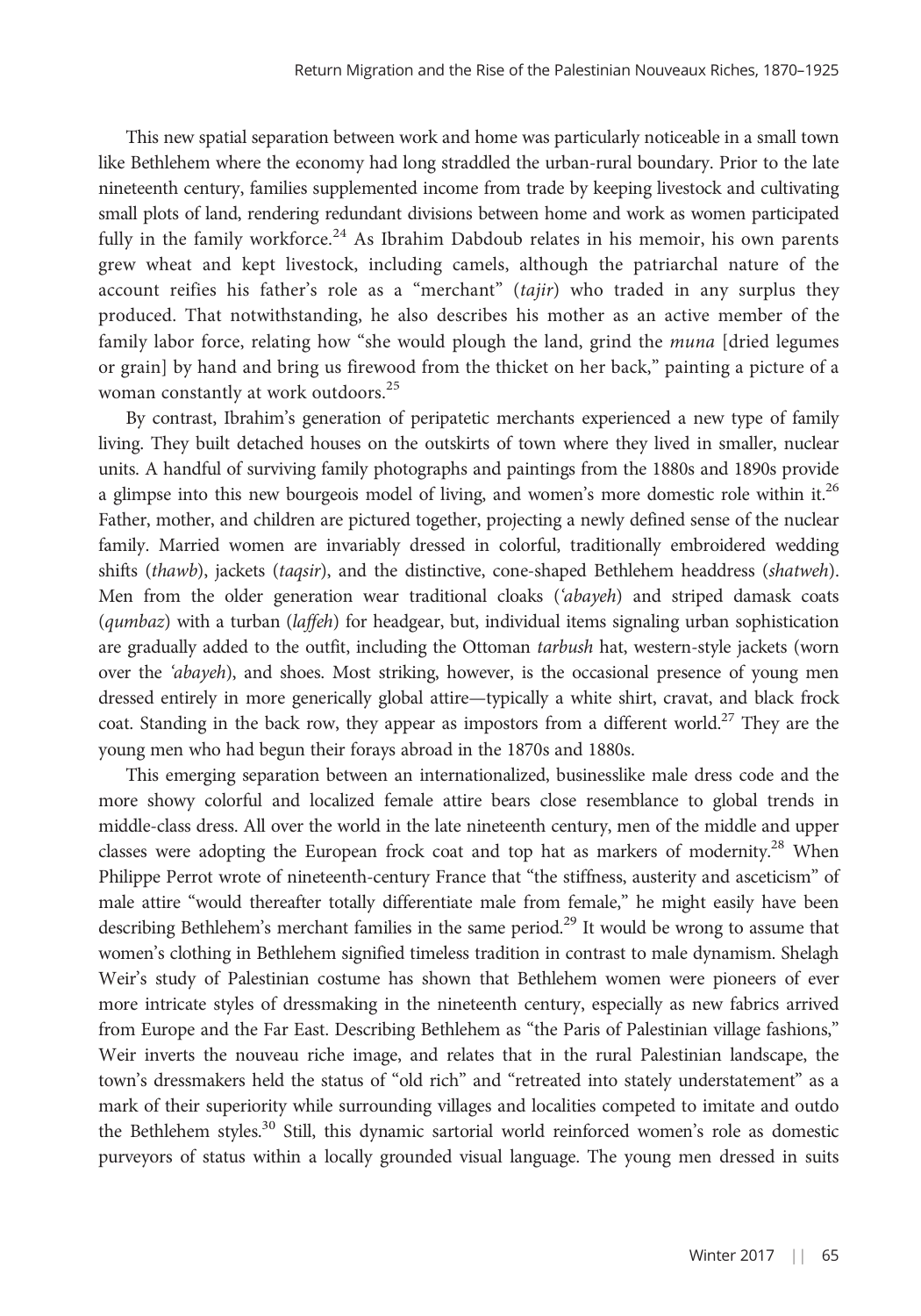were, by contrast, impossible to place geographically: they were "men of the world" whose sartorial tastes reflected their hypermobility and dedication to the world of commerce.

An equally useful indicator of the social changes produced by migration can be found in the houses that returning migrants built. Up until the mid-nineteenth century, Bethlehem's urban development had been confined to what is today referred to as the "old city": a dense cluster of dwellings making its way west to east along a steep ridge, culminating in the Church of the Nativity at its eastern extremity. These houses were built in the traditional hosh style, arranged around a central courtyard with a lower level for animal dwellings in the same complex. As families grew, so too did the hosh: new units could be added above or at right angles to the central cluster to accommodate younger generations of sons who would remain in the same structure once they married. These houses had been repaired, extended, and rebuilt periodically over the centuries, but they had always existed within the limits of the former city wall—a Byzantine relic that had been largely demolished in the late Mamluk period but still formed the outline of the town's development.<sup>31</sup>

Beginning in the 1890s, an entirely new style of housing arose, altering the town's urban landscape and extending its boundaries. Built far away from the cramped conditions of the old town, new mansions began to spring up constructed with money that returning merchants had earned abroad. These increasingly lavish villas broke the old hosh model of communal living, accommodating nuclear families with private bedrooms separating parents from children and grand drawing rooms providing space for entertaining guests. Both outwardly and inwardly these houses projected the wealth and ideals of Bethlehem's nouveaux riches. Collectively, they form a coherent architectural genre in Bethlehem (roughly 1890 to 1930): they are built from locally quarried pink-hued limestone (mizzi ahmar) with ornate exterior designs—the Palestinian equivalent of the red-tiled rooftops dotting the Lebanese landscape in the same period. Perhaps the most impressive was the house built by Suleiman Jacir, one of Bethlehem's most successful merchants, who had made his money in the 1880s and 1890s trading mainly in France and Haiti. Translating economic success into political influence, he served as the town's mayor from 1899 to 1907, but his most lasting legacy was the extravagant villa he completed in 1914. Designed by a Parisian architect, the house reflects the global horizons of its original owner. It incorporates a number of European styles—medieval balustrades, Renaissance turrets, and exterior baroque sculptures—mixed with Islamic motifs such as scalloped arches, an Andalusian central courtyard, and Ottoman-style frescoes.<sup>32</sup> Today the Intercontinental Hotel, the Jacir Palace is surrounded by reminders of the harder times Bethlehem has suffered under Israeli occupation: it is flanked by the Separation Wall on one side and Aida refugee camp on the other. A hundred years ago, the palace stood among a sea of olive groves, about a mile out of Bethlehem on the road to Jerusalem. This was the first building visitors to the town would have encountered, standing as a beacon of its merchants' newfound success.

In August 1913, the Jaffa-based newspaper Filastin devoted a whole article to Bethlehem's mansions, paying special attention to the Jacir Palace. "Today the visitor is almost stupefied upon entering [Bethlehem] as the lofty palaces and great buildings come into view," wrote the correspondent.<sup>33</sup> The article took care to enumerate the cost of building these mansions. By far the most expensive was the Jacir Palace, valued at 20,000 Ottoman lira, followed by another six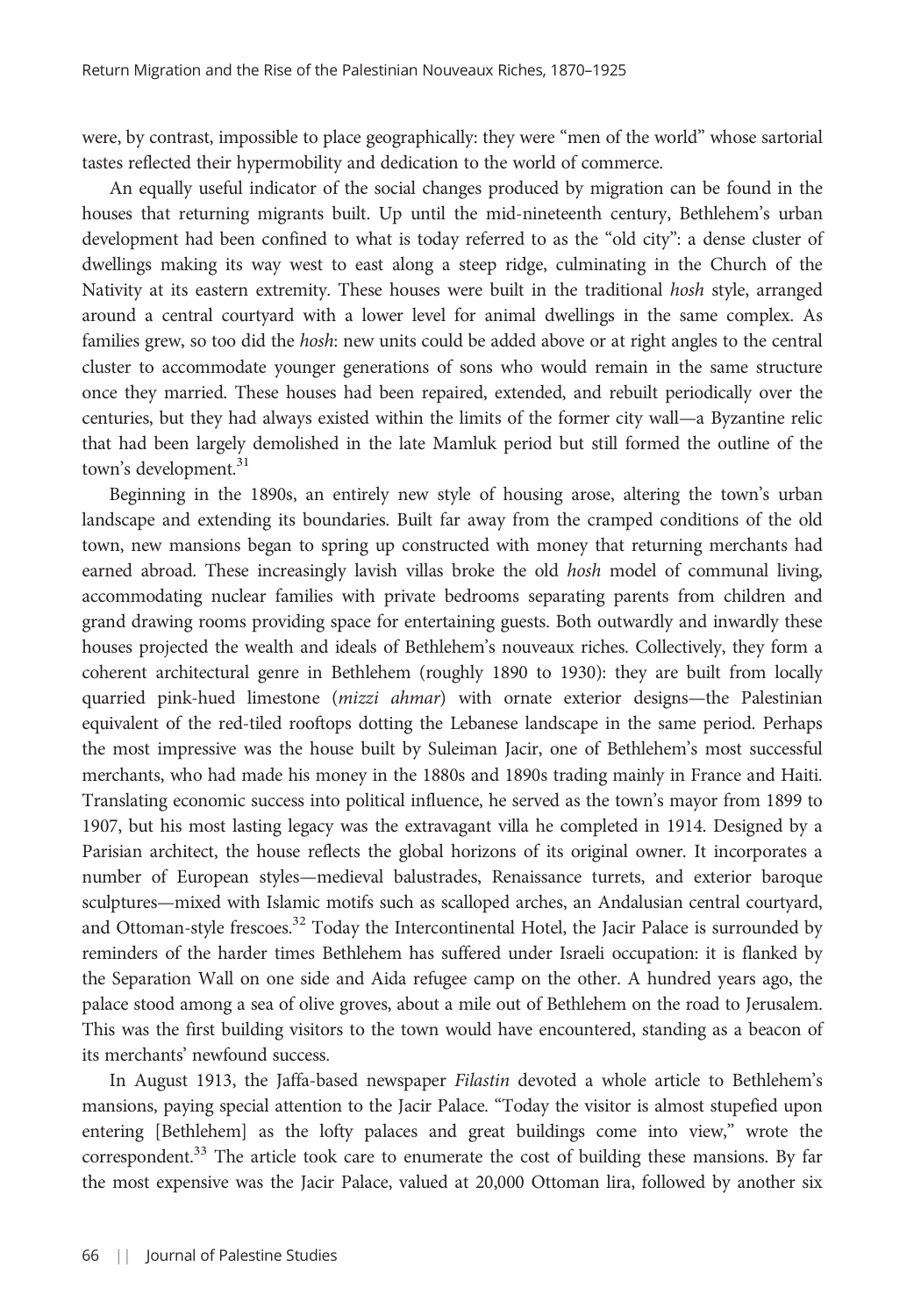new villas, whose values ranged from 3,000 to 7,000 lira and the owners of which were also named. These were huge sums of money in late Ottoman Palestine, put into perspective by the monthly salary of a government official that came to between 5 and 8 lira.<sup>34</sup>

Accounts such as that in Filastin provide an outsider's perspective on Bethlehem's newfound wealth, the view from Palestine's more established urban centers. They betray a creeping unease at the self-indulgence of the town's merchants in the way they spent their money. "I do not deny that the sight of these palaces pleased me and saddened me at the same time," wrote the Filastin correspondent. "They come with what they earned [abroad] to construct palaces," he explained, "but they do not reap any benefit from them . . . bringing to my mind the owner of gold pieces who buries them and cannot trade with them."<sup>35</sup> The criticism that Bethlehem's nouveaux riches did not know how to invest their money wisely also carried connotations of social responsibility. As the article explained, "If all the money that was spent on the building of these palaces was collected . . . they could serve their country in great ways."<sup>36</sup> Rather than simply showing off their money, then, Bethlehem's merchants were urged to invest in public works as well as buy agricultural land as a means of forestalling Zionist settlement.

There are signs that the merchants responded to these calls. Another Filastin article from October 1913 listed a number of families from Jerusalem and Bethlehem who had made contributions totaling 7,000 lira to the Commercial Bank of Palestine's bid to gain the electricity and tramway concessions in Jerusalem.<sup>37</sup> This was a major issue highlighted by the Arabic press at the time, reflecting wider anxieties over foreign control of Palestinian resources and economic development.<sup>38</sup> The Commercial Bank of Palestine was a local initiative and several Bethlehem families, including the Jacirs and the Dabdoubs, were praised for their contributions. Revealingly, however, Filastin treated these nouveaux riches as a species of donors different from the traditional Jerusalemite a'yan like the Husaynis, 'Alamis, and Nashashibis. Where the Jerusalemites were listed as "effendi," the Bethlehem names were all preceded by khawaja, a title associated with foreign merchants or their local Christian agents. Likewise, Jerusalem was a *medina* (city) whereas Bethlehem remained a balda (small town or locality). The opening words of the notice in the paper also hinted at this differentiation, stating that, "A number of Jerusalem and Bethlehem's wealthy (ughnia') and notables (wujuha') have signed up."<sup>39</sup> Presumably the Bethlehem donors were "wealthy" but not yet "notable."

#### Second Wave: Social and Gender Roles Disrupted

By the turn of the twentieth century Bethlehem's pioneer generation had given way to a much wider migration of people. As the town's mini-diaspora expanded, so too did the feasibility of relocating and even raising whole families overseas. Women also increasingly traveled abroad on their own terms, rather than as adjuncts to their husbands' merchant ventures. At the same time, Bethlehem maintained its gravitational pull on the social lives of its expatriates. Marriage remained a largely intra-Bethlehem affair, either in the town itself or among its expanding diaspora. In short, transnationalism had become a way of life by the early twentieth century, not just for a handful of young men, but for the town as a whole. Everybody had a relative of some kind living abroad even if they themselves were not.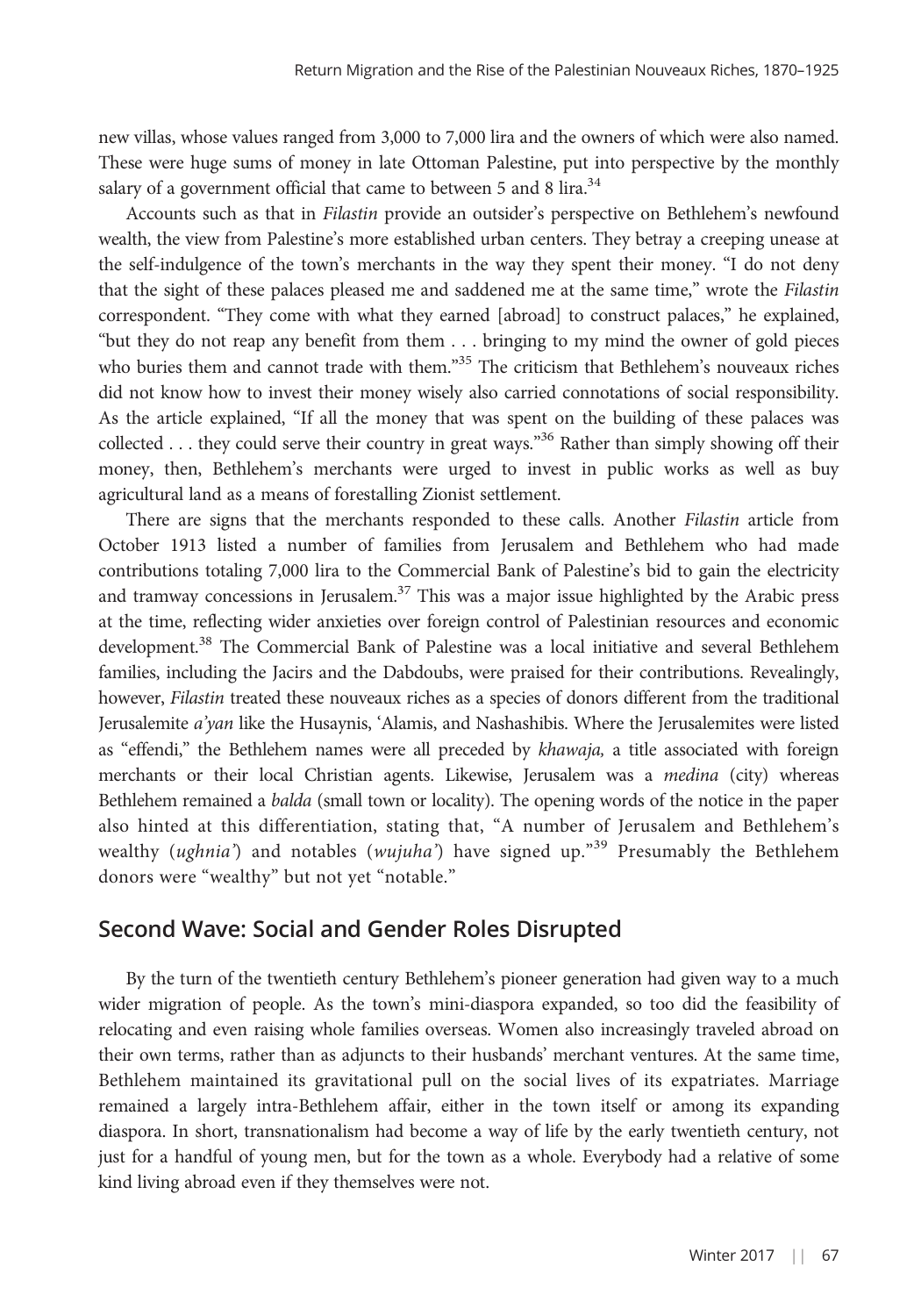Although it did not entail a return to Bethlehem's previously semi-rural economy, the widening of the migratory experience unsettled the very model of female domesticity that the first generation of emigrants had begun to construct. Women now assumed new roles as shopkeepers and merchants, as well as artists and intellectuals. The family portraits that previously projected images of the nuclear family show subtle differences from around 1900 onward. Women from the younger generations now frequently appear in the back row, dressed in western-style blouses, dresses, and shoes, their uncovered heads betraying years of exposure to global hairstyles. Other women, such as the renowned photographer Karimeh Abbud, played important roles in the town's newly emerging public sphere. Celebrated as the Arab world's first professional female photographer, Abbud created portraits of Bethlehem's inhabitants, particularly its women, which are a lasting testimonial to the rapidly changing ways of the town's population.<sup>40</sup>

The life of one Bethlehem woman, Katrina Sa'ade, encapsulates many of these changes. Katrina was born in Bethlehem in 1900, and six years later her family moved to Kiev where they prospered as merchants selling devotional objects. The family returned to Bethlehem in 1913 due to political instability in the Russian Empire, but Katrina was again on the move later that year. Aged thirteen, she left her family behind in Bethlehem, journeying to Saltillo, Mexico, where a marriage had been arranged for her with Bethlehem émigré Jamil (Emilio) Kabande. By 1916, after the death of both her husband and her second child in Mexico, she moved north to California where she remarried in 1921, this time to a man from Ramallah, Suleiman Farhat. From this point, most of her life was spent in California, but she regularly moved between Mexico and the United States in the 1920s, and in 1933–34 spent a tumultuous nine months in Palestine.

Katrina left behind a valuable collection of letters and photographs, as well as taped interviews from the 1970s. These sources tell of a life lived in motion: not the chosen mobility of cosmopolitan intellectuals or wealthy merchants, but of a woman who had grown up knowing no different, enduring considerable hardship along the way. Katrina's very way of speaking reflected this. She spoke four languages without knowing which one was her mother tongue, sometimes blending them into a unique mélange of accents and expressions. In an interview conducted in English in 1971, she states, "I speak Syrian or Arabic, whatever you call it, (and) now English, broken English, let us put it that way, and Spanish. A little bit of Russian, but I forgot most of what I knew."<sup>41</sup>

Katrina's determination to shape her own destiny in the face of multiple challenges has been described elsewhere, most notably by her granddaughter, Kathy Kenny.<sup>42</sup> But elements of her story, some of them not documented, deserve particular mention here. While never wealthy on the scale of the Jacirs or Dabdoubs, her family displayed many of the characteristics of the nouveaux riches. In one photograph taken in Kiev, the family seems to be flaunting its wealth to the camera, thrusting forward their jewelry, purses, and religious paraphernalia in an unruly fashion that would surely have offended the sensibilities of the old urban elites.

The Sa'ade family photographs also betray the shifting expectations of gender roles within second-generation emigrant families. Women are never dressed in Bethlehem's traditional thawb and shatweh. Instead, they wear a range of styles that cannot be attributed to any particular locale. This stands in stark contrast to the family of Katrina's second husband, Suleiman Farhat, who maintained the localized styles of their hometown, Ramallah. In a photograph of the two families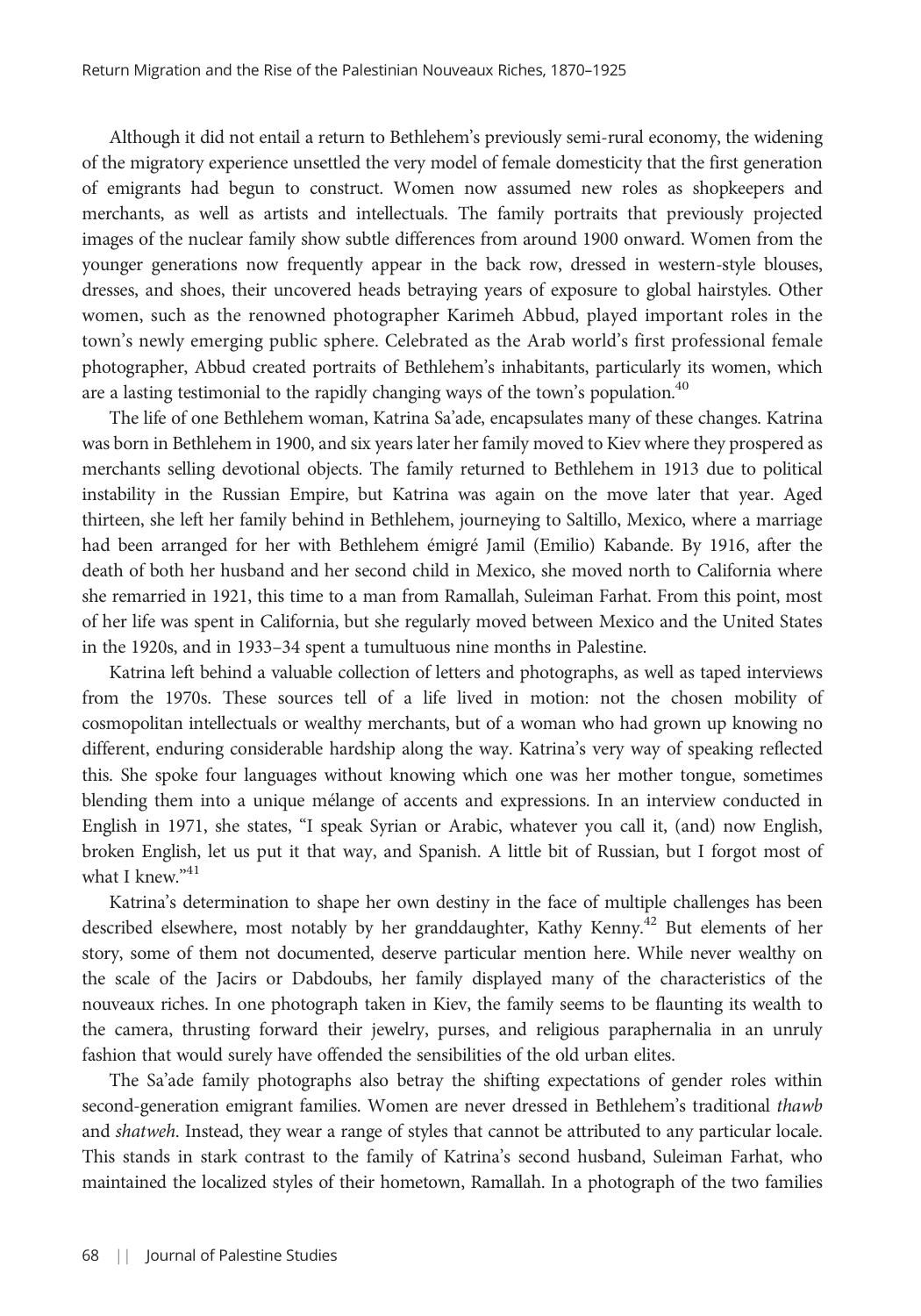posing together as a wedding gift to Katrina and Suleiman in the early 1920s, Suleiman's parents are easily identifiable by their traditional Ramallah attire—notably the embroidered dress of his mother, Mariam, and the turban worn by his father, Jiryes. Katrina's relatives, by contrast, wear the more generic shirts, jackets, and trousers expected of a family that had spent many years living abroad. Her father, 'Abdullah, appears to be an exception with his long 'abayeh, but even he wears a distinctly European-style overcoat.<sup>43</sup> While Ramallah was also experiencing high rates of emigration by this time (particularly to the United States), the process had begun around twenty years later than in Bethlehem, meaning that the generation of Suleiman's parents still adhered to localized styles in the early 1920s.<sup>44</sup>

Katrina's own appearance was deeply shaped by the transnational context in which she grew up. At times this involved a transgression of gender norms, such as her decision in the late 1920s to have her hair cut in a bob, a style becoming prevalent among self-consciously "modern" women around the world at that time. As Mary Louise Roberts has documented in the context of rural France, the bob bred social anxieties in the 1920s concerning "the blurring or reversal of gender boundaries and the crisis of domesticity."<sup>45</sup> Likewise in interwar Palestine, the increasing tendency of elite urban women to adopt bob-style haircuts, as well as remove their veils and don western headgear, had produced distinct social tensions by the 1930s.<sup>46</sup> Katrina herself attributed little social significance to the haircut when later asked about it in the 1970s: "It was so long that I have a headache all the time from the heavy hair. That is why I cut my hair so that I no longer had a headache." $47$ Katrina never self-identified as a feminist and was not part of the elite, urban Palestinian women's movement of the interwar years.<sup>48</sup> Yet this makes her life choices all the more compelling, providing insights into non-elite experiences, albeit from the particular angle of the small-town emigrant. It may well be that her headaches were the primary reason she cut her hair, but this is in itself revealing: headaches were reportedly common among rural Palestinian women, not only because of their long hair but also due to their ornate headdresses, laden with coins and other silverware.<sup>49</sup> Katrina was part of a generation of Bethlehem women who could act on their discomfort by removing the headdress and cutting their hair short.

The extent to which Katrina's styles, both visual and behavioral, represented a transgression of gender norms in Palestine became acutely apparent upon her return there in 1933. In Long Beach, California, a financially independent woman sporting a bob may not have stood out, but in a small Palestinian town like Ramallah it was quickly apparent she posed a threat to established notions of masculinity. Having been persuaded by her husband Suleiman to return to Palestine with their three children while he closed down the family business in California, Katrina quickly found herself in a different social world. Living with her in-laws in Ramallah, she was now expected to slot into the patrilineal family structures of small-town Palestine. The result was an inevitable clash that culminated in Katrina's decision to return to the United States, much against the wishes of her husband and his family. The crisis of masculinity she provoked was most acutely felt by her father-in-law, Jiryes Farhat. Much of the tension between Katrina and Jiryes revolved around her ability to control her own finances and ultimately have an equal share in the money she and Suleiman had earned in California. "She wants to share with you the proceeds of the shop," wrote Jiryes to his son in February 1934, "I say better to bring your money here and put it in your name." 50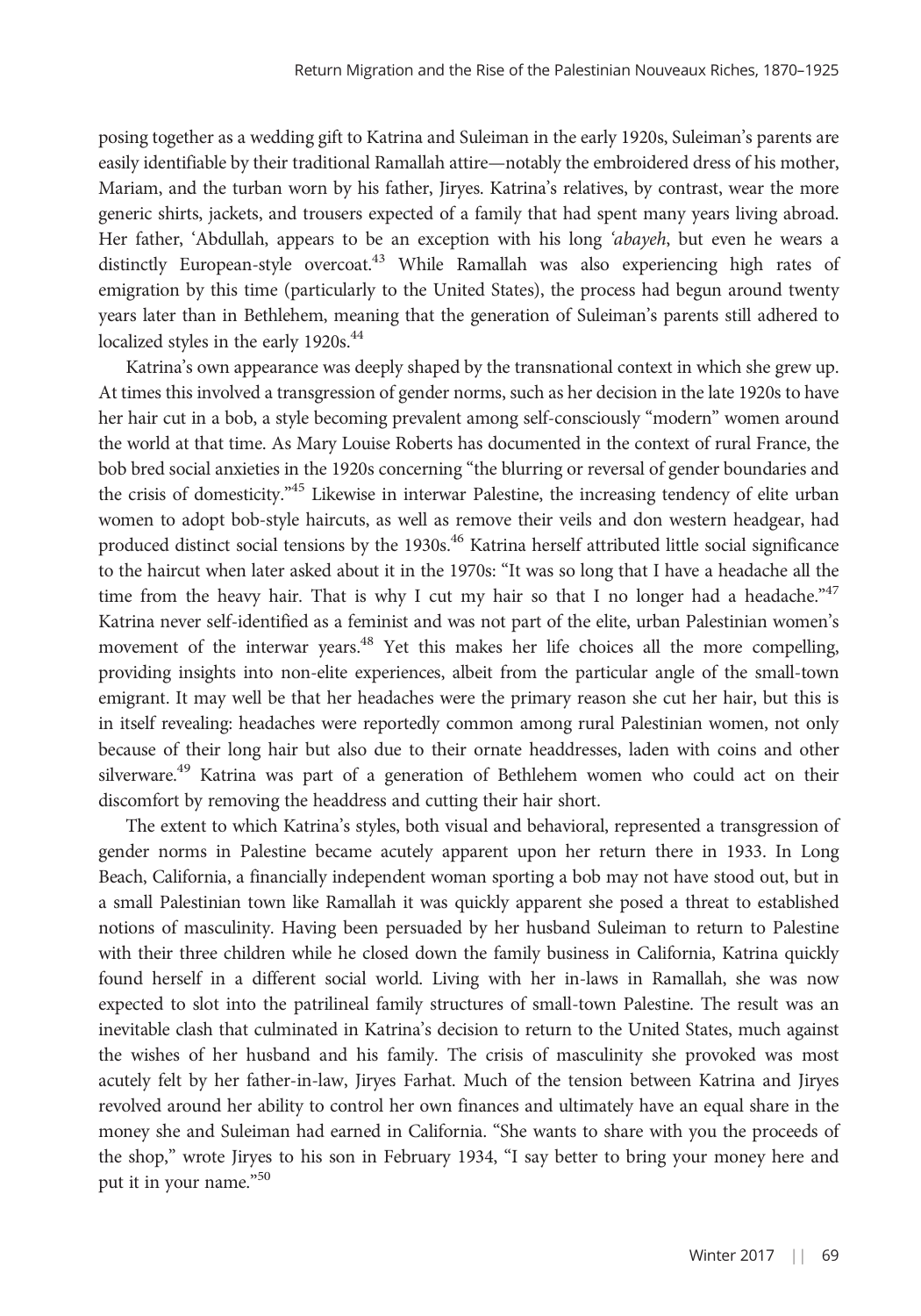The expectation among Jiryes's generation was that a married woman would become an integral part of her husband's family. In so doing, she would surrender her financial independence and conform to their expectations of female subservience and hard work. In Ramallah, this meant participation in the town's semi-rural, small-town economy. Katrina, by contrast, was accustomed through her experiences abroad to a certain level of financial and social independence, as well as a working lifestyle that revolved around shopkeeping rather than physical labor. Her refusal to participate in the annual olive harvest, a key social as well as economic ritual in rural Palestine, was viewed as a grave insult by her in-laws. For Katrina, it was simply a matter of choice: "All this trouble [sharr] started because I didn't go to the olive picking," she wrote to her husband in October 1933, "for I have no ability to pick olives and instead I stayed home to make food for them." 51

The most poignant area of these conflicting values was childcare. For Katrina, it was self-evident that her children were under her care, especially while their father remained in the United States. By contrast, her father-in-law Jiryes assumed that the children were now an integral part of the Farhat family and that decisions about their future ultimately lay in his hands. The dramatic tussle that preceded Katrina's departure from Palestine in February 1934 brought these differences tragically to the fore. In the final scenes of the dispute, Katrina left with only one of her three children (which Jiryes described as a "kidnapping")<sup>52</sup> while the Farhats hid the other two children to prevent her taking them back to United States. When Suleiman subsequently moved back to Ramallah and divorced Katrina, she continued to insist that their children should live with her in California. She was partially successful in this struggle, arranging for her daughter Mary, one of the children who had initially remained in Palestine, to join her in 1935. It was not until 1946, however, that she was reunited with her son George.

Despite the traumatic process Katrina had to go through to gain access to her children, her persistence reflected changing gender and family relations produced by the second wave of emigration out of Bethlehem. For the earlier, pioneer generation of emigrants, changes in marital status would have typically resulted in children remaining with the father's family. The memoir of Ibrahim Dabdoub, for example, relates the arrangements reached when his brother, Yaqub, died in 1890, aged just thirty-three. Initially Yaqub's widow moved in with Ibrahim's family and even remained there briefly after she remarried, along with her new husband. This arrangement soon turned sour, however, with Ibrahim describing how the new husband "lost his respect and got in her [Yaqub's widow's] mind."<sup>53</sup> But when the newlywed couple inevitably moved out, the woman's two young children by her previous marriage remained with their uncle Ibrahim and his family. Ibrahim considered it his natural right, and took pride in his ability to provide for the children: "We raised them and educated them in schools that were better than their mother and father would have given them."<sup>54</sup> Just a generation later, oral testimonies suggest numerous women had returned to Bethlehem from living abroad to raise children alone.<sup>55</sup> Likewise, scholarship confirms the increasingly common figure of the single, unmarried woman forging an independent career in towns like Bethlehem in the early twentieth century.<sup>56</sup> Katrina and her peers were willing and able to contest the old patriarchal assumptions, even when faced with stiff opposition from the children's paternal family.<sup>57</sup>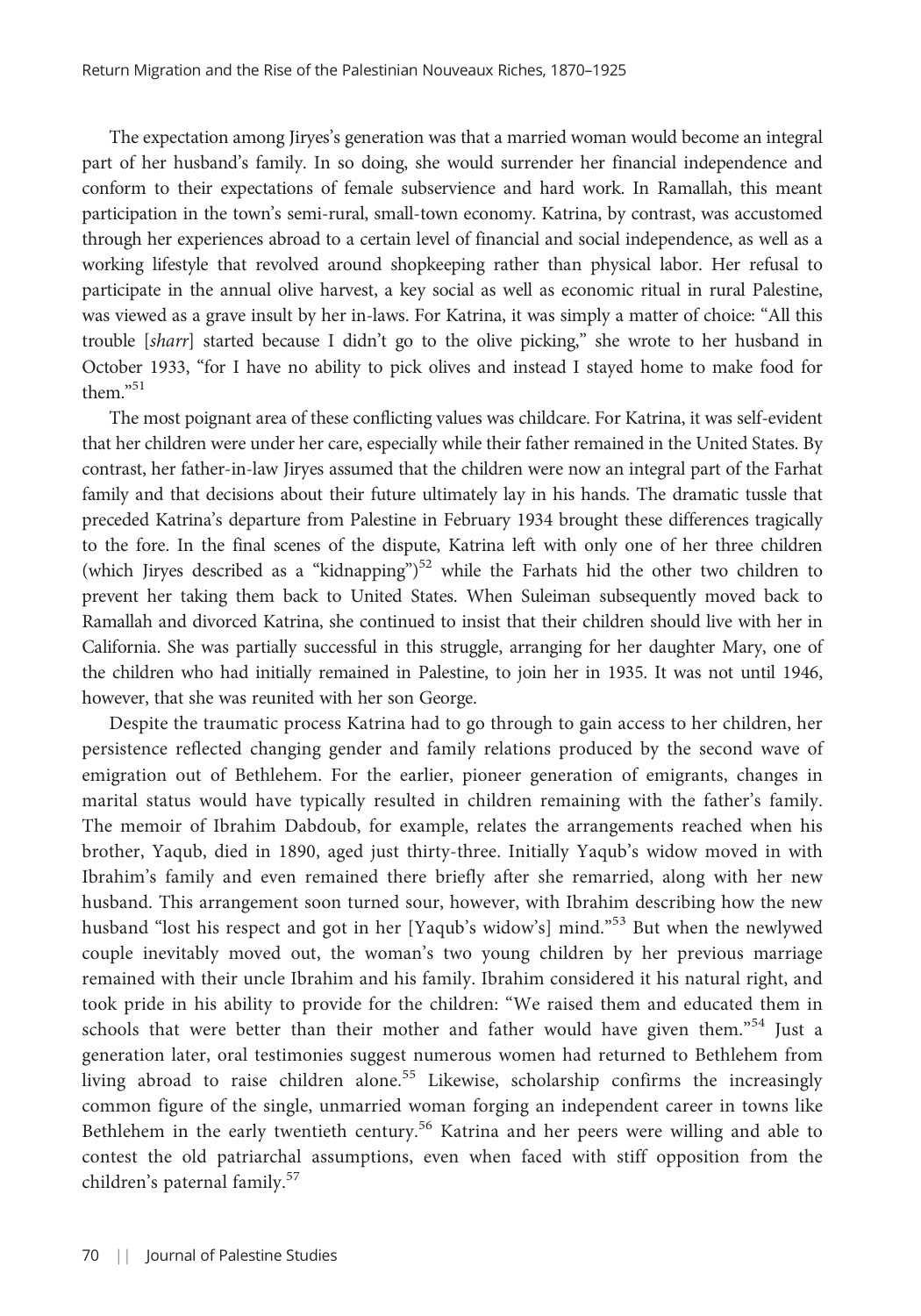#### How the Nouveaux Riches Challenged the Old Order

The early waves of Palestinian emigration were mostly made up of small-town merchants: first from Bethlehem, but later from similar sized towns in the Jerusalem hill country like Ramallah, al-Bireh, and Bayt Jala. When the more successful of these émigrés began to spend their money in the local economy, a challenge to the old order was mounted. In the period immediately after World War I, Bethlehem's merchants invested heavily in citrus plantations in Palestine's central coastal plain, reversing the former dominance there of Jerusalemite and Jaffan landowners.<sup>58</sup> Returning migrants from al-Bireh, meanwhile, bought up large tracts of land around their hometown immediately to the north of Jerusalem. As Saleh Abdel Jawad has noted, this reversed the nineteenth-century pattern of Jerusalemite notables buying up peasant-owned land.<sup>59</sup> The al-Bireh migrants even began purchasing property in the city itself, reflecting the wider emergence of the "Jerusalem fellah," to use Rana Barakat's turn of phrase when describing Jerusalem's growth in the Mandate period.<sup>60</sup>

Studying the migrant-based economies of small towns like Bethlehem and al-Bireh further complicates our understanding of middle-class modernity in Palestine—a subject now receiving renewed historical scrutiny.<sup>61</sup> There is currently a consensus that the new bourgeoisie was largely the old elites reconstituted in the age of consumer capitalism.<sup>62</sup> But when told from a small-town perspective, the story reads differently. The towns most affected by migration experienced a sudden boom in wealth that produced nouveaux riches with their own distinctive characteristics. With their highly transient and transnational lifestyles, they were deeply enmeshed in the very process of bourgeois cultural production. In their life stories, the lines between "home" and "away" increasingly dissolve, rendering it difficult to characterize their social habits as the adoption of an external culture. They were shapers, not passive recipients, of the consumerdriven globalization of the nineteenth century that produced new forms of bourgeois culture.

By acknowledging these globe-trotting emigrants as integral to Palestine's own history and not as an external or extraneous element, new insights into the country's richly textured social past can emerge. As we have seen, migration had profound implications for gender relations and constructions of family life. The predominance of young men among the first wave of emigrants meant that a clear spatial division between work and home took place, confining women to a newly domestic role as bourgeois housewives. Yet there are also clear signs that migration provided the tools for women from a second generation of emigrants to transgress those gender lines. Charting the tension between bourgeois notions of femininity and calls for gender equality is not new to Palestinian historiography. But looking at women from small towns who participated in migratory circuits helps broaden the discussion beyond the old elites.

By 1925, the Palestine Citizenship Order-in-Council enacted by the Mandate government was shutting down the possibilities for this type of return migration as thousands of Palestinians living in the Americas were excluded from citizenship.<sup>63</sup> A new era was now beginning in which Palestinian mobility would be increasingly curtailed under ever more restrictive systems of border control as the twentieth century wore on. But at the end of the Ottoman period the picture looked very different. A highly mobile sector of the population moved in and out of the country, bringing all manner of influences. However we interpret their impact, there is something unmistakably new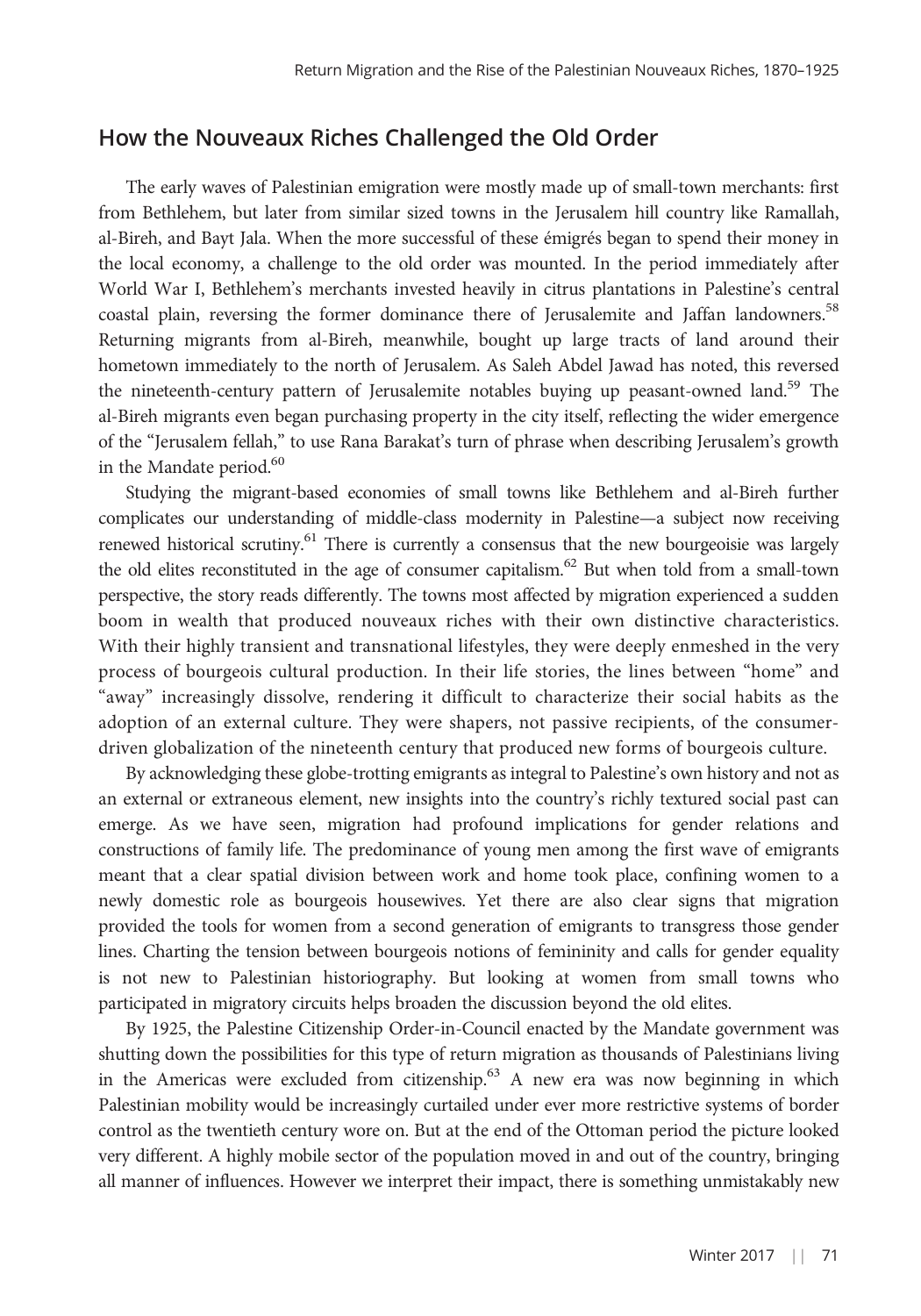and arresting about their presence. To return to Jabra Ibrahim Jabra's description of Miquel, the émigré from Chile, we find an aggressively masculine figure rupturing Bethlehem's parochial, more rural past. Miquel's stay in Bethlehem eventually ends in violence one evening at the Young Men's Club when he stabs a young man "until he collapsed in a pool of blood."<sup>64</sup> By the 1920s, the figure of the returning emigrant had become a common sight in towns and villages up and down Palestine, suggestive of new opportunities but also of new social tensions. As Jabra himself wondered as a young boy, "Did Miquel come from the other end of the world, from Chile, in order to implement the will of the demon living in our fig tree?"<sup>65</sup>

#### About the Author

Jacob Norris is lecturer in Middle Eastern history at the University of Sussex in the United Kingdom. His monograph, *Land of Progress: Palestine in the Age of Colonial Development, 1905*–*1948,* was published by Oxford University Press in 2013.

#### ENDNOTES

- 1 Jabra Ibrahim Jabra, *The First Well: A Bethlehem Boyhood*, trans. Issa J. Boullata (Fayetteville: University of Arkansas Press, 1995), p. 87.
- 2 Jabra, *The First Well*, p. 87.
- 3 For a summary of the numbers of people migrating and their reasons for doing so, see Kemal H. Karpat, "The Ottoman Emigration to America, 1860–1914," *International Journal of Middle East Studies* 17, no. 2 (1985): pp. 175–209.
- 4 An Arab witness to the British government Peel Commission of 1937 stated that about 40,000 Palestinians had emigrated to the Americas before World War I. See Palestine Royal Commission Report, Presented by the Secretary of State for the Colonies to Parliament by Command of His Majesty, July 1937, Cmd. 5479 (London: H.M.S.O., 1937), p. 330.
- 5 Thorstein Veblen, *The Theory of the Leisure Class: An Economic Study of Institutions* (New York: Macmillan, 1899).
- 6 See for example Dean D. Knudsen, "Socialization to Elitism: A Study of Debutantes," *Sociological Quarterly* 9, no. 3 (1968): pp. 300–308.
- 7 Stephanie Foote, *The Parvenu*'*s Plot: Gender, Culture, and Class in the Age of Realism* (Durham: University of New Hampshire Press, 2014), p. 201.
- 8 *Filastin* (Jaffa), 27 August 1913, p. 2 (author's translation).
- 9 For examples see Cecilia Baeza, "Palestinians in Latin America: Between Assimilation and Long-Distance Nationalism," *Journal of Palestine Studies* ( *JPS*) 43, no. 2 (2014): pp. 59–72; and Roberto Marín Guzmán, *A Century of Palestinian Immigration into Central America: A Study of Their Economic and Cultural Contributions* (San José, Costa Rica: Editorial Universidad de Costa Rica, 2000), p. 50.
- 10 For an explanation of these factors in the Lebanese case, see Akram Fouad Khater, *Inventing Home*: *Emigration, Gender, and the Middle Class in Lebanon, 1870*–*1920* (Berkeley: University of California Press, 2001), pp. 48–70.
- 11 See Johann Büssow, *Hamidian Palestine: Politics and Society in the District of Jerusalem, 1872*–*1908* (Leiden: Brill, 2011), pp. 309–434.
- 12 Saleh Abdel Jawad, "Landed Property, Palestinian Migration to America and the Emergence of a New Local Leadership: Al-Bireh, 1919–1947," *Jerusalem Quarterly* 36 (2009): pp. 13–33.
- 13 See Issam Khalidi, "Body and Ideology: Early Athletics in Palestine (1900–1948)," *Jerusalem Quarterly* 27 (2006): p. 46.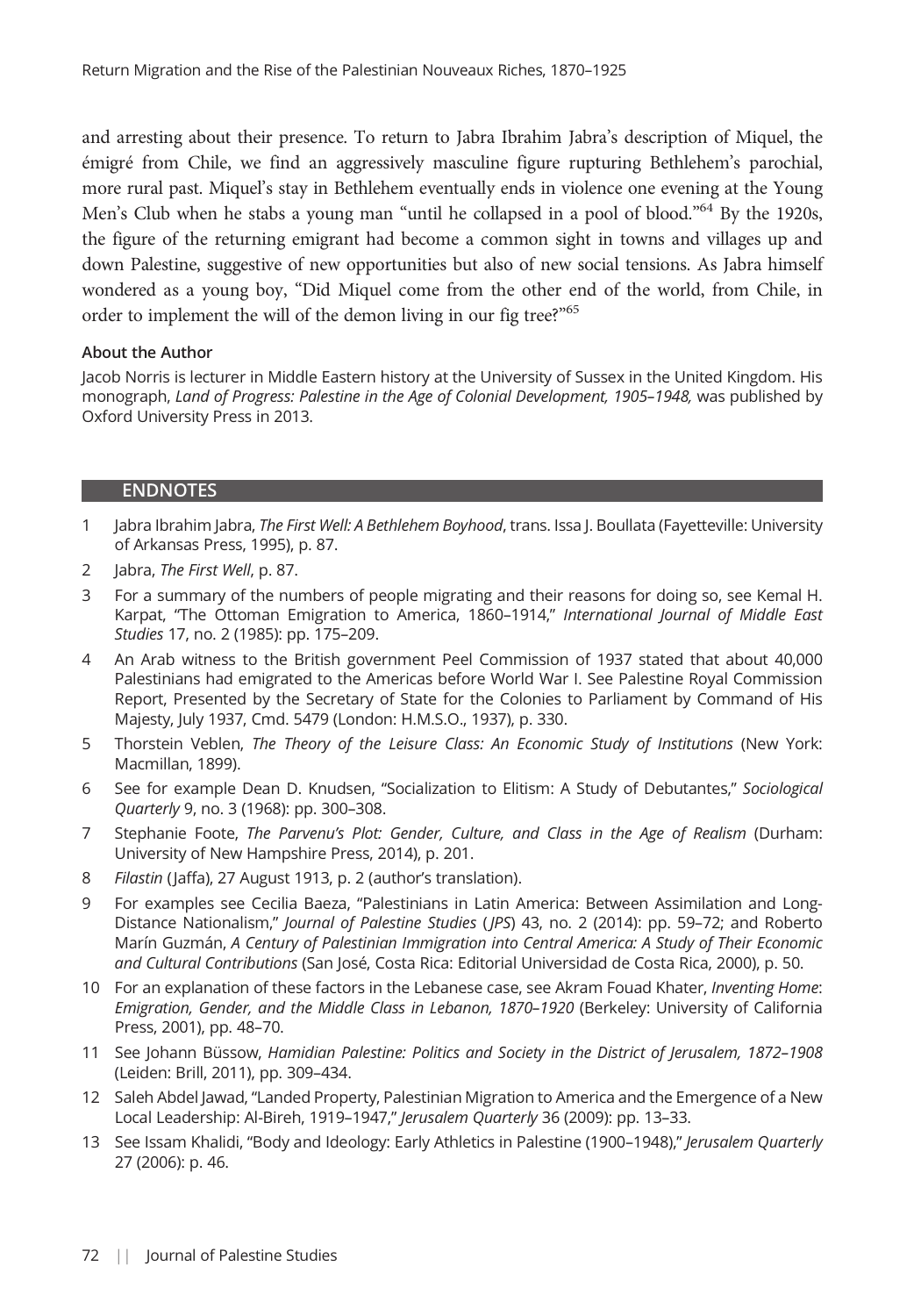- 14 Noted in works such as Leonore Davidoff and Catherine Hall, *Family Fortunes: Men and Women of the English Middle Class, 1780*–*1850* (London: Routledge, 2013); Marie-Claire Bergère, *The Golden Age of the Chinese Bourgeoisie, 1911*–*1937* (Cambridge: Cambridge University Press, 2009).
- 15 Khater, *Inventing Home*.
- 16 Commonly acknowledged in the literature on the pre-1948 Palestinian diaspora. See Baeza, "Palestinians in Latin America"; and Guzmán, *A Century of Palestinian Immigration*.
- 17 See Jacob Norris, "Exporting the Holy Land: Artisans and Merchant Migrants in Ottoman-Era Bethlehem," *Mashriq & Mahjar: Journal of Middle East Migration Studies* 1, no. 2 (2013): pp. 14–40.
- 18 Ibrahim Yuhanna Dabdoub, "Mukhtasar tarikh 'ilat al-marhum Yuhanna Yaqub al-Dabdoub" (unpublished memoir, 1923), p. 4.
- 19 Dabdoub, "Mukhtasar," p. 5.
- 20 Alixa Naff, *Becoming American: The Early Arab Immigrant Experience* (Carbondale: Southern Illinois University Press, 1985), pp. 160–75; Sarah Gualtieri, "Gendering the Chain Migration Thesis: Women and Syrian Transatlantic Migration, 1878–1924," *Comparative Studies of South Asia, Africa and the Middle East* 24, no. 1 (2004): pp. 67–78.
- 21 Dabdoub, "Mukhtasar," pp. 6, 12.
- 22 Susynne McElrone, "Villagers on the Move: Re-thinking Fallahin Rootedness in Late Ottoman Palestine," *Jerusalem Quarterly* 54 (2013): pp. 61–62.
- 23 Described in Shelagh Weir, *Palestinian Costume* (London: British Museum Press, 1989), pp. 178–79.
- 24 Documented in Leonhard Lemmens, ed., *Acta s. congregationis de propaganda fide pro Terra Sancta*, vol. 1, *1622*–*1720* (Florence: Collegio di S. Bonaventura: 1922), p. 78.
- 25 Dabdoub, "Mukhtasar," p. 2.
- 26 A selection of similar images can be found in the Bethlehem section of the Palestine Remembered website: [http://www.palestineremembered.com/GeoPoints/Bethlehem\\_536/#,](http://www.palestineremembered.com/GeoPoints/Bethlehem<?show [CSF char=) accessed 12 June 2015.
- 27 For an example see [http://www.palestineremembered.com/GeoPoints/Bethlehem\\_536/Picture\\_](http://www.palestineremembered.com/GeoPoints/Bethlehem<?show [CSF char=) [73774.html](http://www.palestineremembered.com/GeoPoints/Bethlehem<?show [CSF char=), accessed 12 June 2015.
- 28 Summarized in C. A. Bayly, *The Birth of the Modern World, 1780*–*1914: Global Connections and Comparisons* (Oxford: Blackwell, 2004), pp. 12–15.
- 29 Philippe Perrot, *Fashioning the Bourgeoisie: A History of Clothing in the Nineteenth Century* (Princeton, NJ: Princeton University Press, 1994), p. 30.
- 30 Weir, *Palestinian Costume,* pp. 127, 133.
- 31 Christiane Dabdoub Nasser, *Anatreh Quarter: An Urban and Architectural Study of a Bethlehem Quarter* (Bethlehem: Centre for Cultural Heritage Preservation, 2005), p. 40.
- 32 The stylistic diversity of the Jacir Palace is discussed in Diala Khasawneh, *Memoirs Engraved in Stone: Palestinian Urban Mansions* (Ramallah: Riwaq Centre for Architectural Conservation, 2001), pp. 23–28.
- 33 *Filastin,* 27 August 1913, p. 2.
- 34 As reported in *Filastin* on 18 September 1913, p. 3.
- 35 *Filastin,* 27 August 1913, p. 2.
- 36 *Filastin,* 27 August 1913, p. 2.
- 37 *Filastin,* 25 October 1913, p. 2.
- 38 As described in Michelle U. Campos, *Ottoman Brothers: Muslims, Christians, and Jews in Early Twentieth-Century Palestine* (Stanford: Stanford University Press, 2011), pp. 174–81.
- 39 *Filastin,* 25 October 1913, p. 2.
- 40 See Ahmad Mrowat, "Karimeh Abbud: Early Woman Photographer (1896–1955)," *Jerusalem Quarterly* 31 (2007): pp. 72–8; and Issam Nassar, "Early Local Photography in Palestine: The Legacy of Karimeh Abbud," *Jerusalem Quarterly* 46 (2011): pp. 23–31.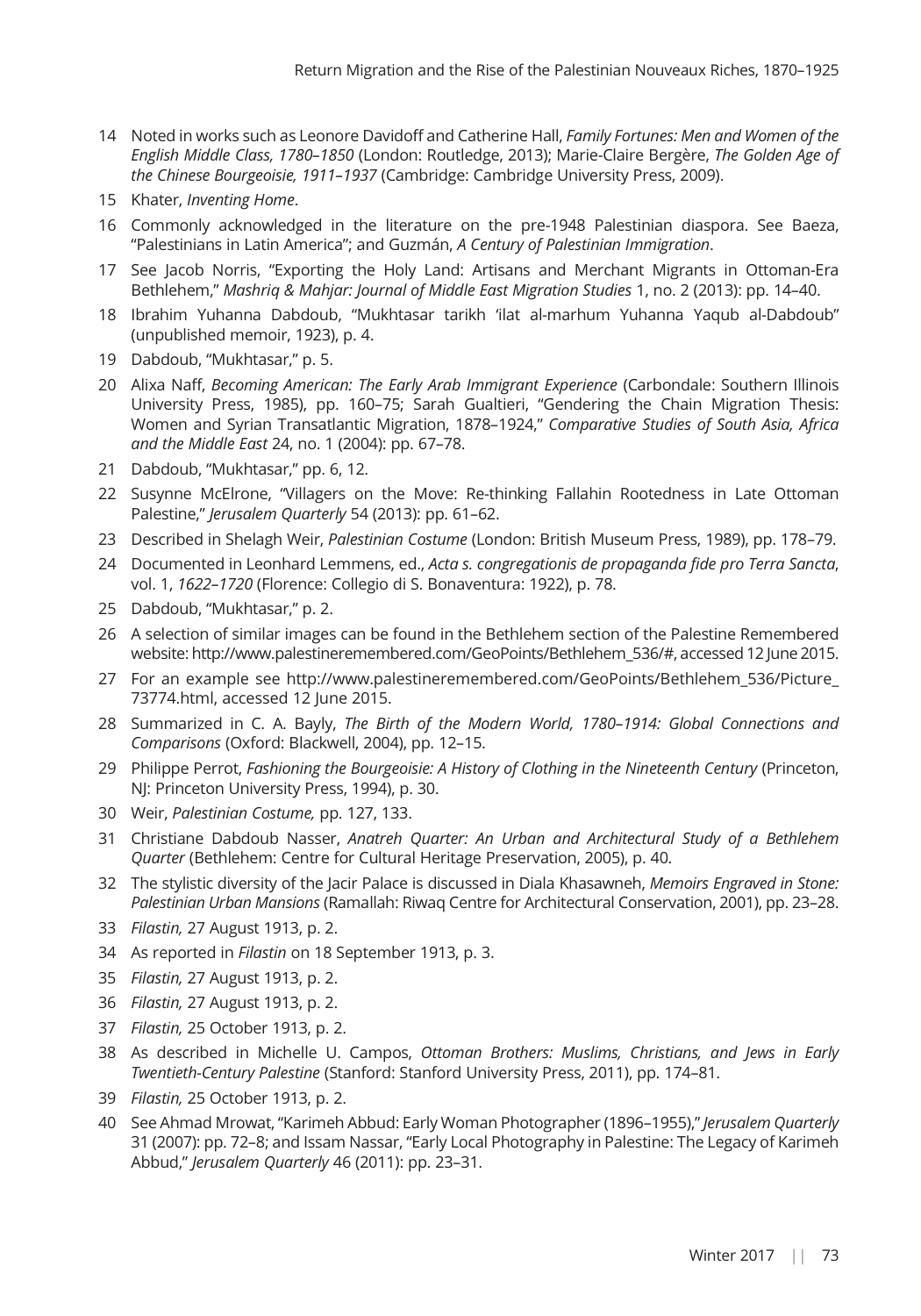- 41 Katrina Sa'ade, taped interviews, 8 August 1971, audiocassette, track 1, 06:55. My thanks to Kathy Kenny for sharing this material with me.
- 42 See Kathy Kenny, "The Power of Place: Katrina in Five Worlds," *Jerusalem Quarterly* 35 (2008): pp. 5–30. See also Nadim Bawalsa, "Trouble with the In-Laws: Family Letters between Palestine and the Americas (1925–1939)," *Jerusalem Quarterly* 47 (2011): pp. 6–27.
- 43 Photograph reproduced in Kenny, "The Power of Place," p.16.
- 44 Ramallah's experience of migration is discussed within more general histories of the town. For examples see Azeez Shaheen, *Ramallah: Its History and Its Genealogies* (Birzeit: Birzeit University, 1982), pp. 37–9; Yusif Qaddura, *Tarikh madinat Ramallah* (New York: Al-Huda Press, 1954), pp. 68– 74; Nazmi Jubeh and Khaldun Bishara, *Ramallah:* '*Imarah wa-tarikh* (Ramallah and Jerusalem: Riwaq and Institute of Jerusalem Studies, 2002); and Lisa Taraki and Rita Giacaman, "Modernity Aborted and Reborn: Ways of Being Urban in Palestine," in *Living Palestine: Family, Survival, Resistance, and Mobility under Occupation*, ed. Lisa Taraki (Syracuse, NY: Syracuse University Press, 2006), pp. 1–50.
- 45 Mary Louise Roberts, "Samson and Delilah Revisited: The Politics of Women's Fashion in 1920s France," *American Historical Review* 98, no. 3 (1993): p. 661.
- 46 Ela Greenberg, *Preparing the Mothers of Tomorrow: Education and Islam in Mandate Palestine* (Austin: University of Texas Press, 2011), p. 101.
- 47 Katrina Sa'ade, taped interviews, 8 August 1971, audiocassette, track 1, 11:35.
- 48 The elite, urban nature of the women's movement is discussed in Ellen Fleischmann, *The Nation and Its* "*New*" *Women: The Palestinian Women*'*s Movement, 1920*–*1948* (Berkeley: University of California Press, 2003).
- 49 My thanks to Shelagh Weir for sharing her fieldwork notes with me on this point. Iman Saca made the same observation when curating an exhibition on Palestinian clothing at the Oriental Institute Museum, University of Chicago. See "Palestinian Women Used Clothes to Make More Than a Fashion Statement," news release, University of Chicago News Office, 9 November 2006, [http://](http://www-news.uchicago.edu/releases/06/061109.palestinianclothing.shtml) [www-news.uchicago.edu/releases/06/061109.palestinianclothing.shtml](http://www-news.uchicago.edu/releases/06/061109.palestinianclothing.shtml).
- 50 Jiryes Farhat, letter to Suleiman Farhat, 4 February 1934, Kathy Kenny private collection.
- 51 Katrina Farhat, letter to Suleiman Farhat, 13 October 1933, Kathy Kenny private collection.
- 52 Jiryes Farhat, letter to Suleiman Farhat, 16 February 1934, Kathy Kenny private collection.
- 53 Dabdoub, "Mukhtasar," p. 7.
- 54 Dabdoud, "Mukhtasar," p. 7.
- 55 Bethlehemites today relate numerous stories of women returning in the 1920s and 1930s after a marriage breakup or the death of a husband when living abroad. This is confirmed in the Latin Parish records of Bethlehem where it becomes increasingly evident that around the turn of the twentieth century women did not remarry after the death of a husband living abroad.
- 56 For examples see Taraki and Giacaman, "Modernity Aborted," p. 17; and Weir, *Palestinian Costume*, pp. 225–27.
- 57 Discussed in a wider context in Iris Agmon, *Family and Court: Legal Culture and Modernity in Late Ottoman Palestine* (Syracuse, NY: Syracuse University Press, 2006), pp. 160–67.
- 58 This trend has come up in numerous conversations with Bethlehem families. It is also mentioned in Weir, *Palestinian Costume*, p. 225.
- 59 Abdel Jawad, "Landed Property," pp. 24–26.
- 60 Rana Barakat, "Thawrat al-Buraq in British Mandate Palestine: Jerusalem, Mass Mobilization and Colonial Politics, 1928–30" (PhD diss., University of Chicago, 2007), pp. 212–29; see also Barakat's "The Jerusalem Fellah: Popular Politics in Mandate-Era Palestine," *JPS* 46, no. 1 (2016): pp. 7–19. Salim Tamari explores a similar concept that he terms "urban ruralism" in the context of the post-1948 Jerusalem hill country in his essay, "From Emma Bovary to Hasan al-Banna: Small Towns